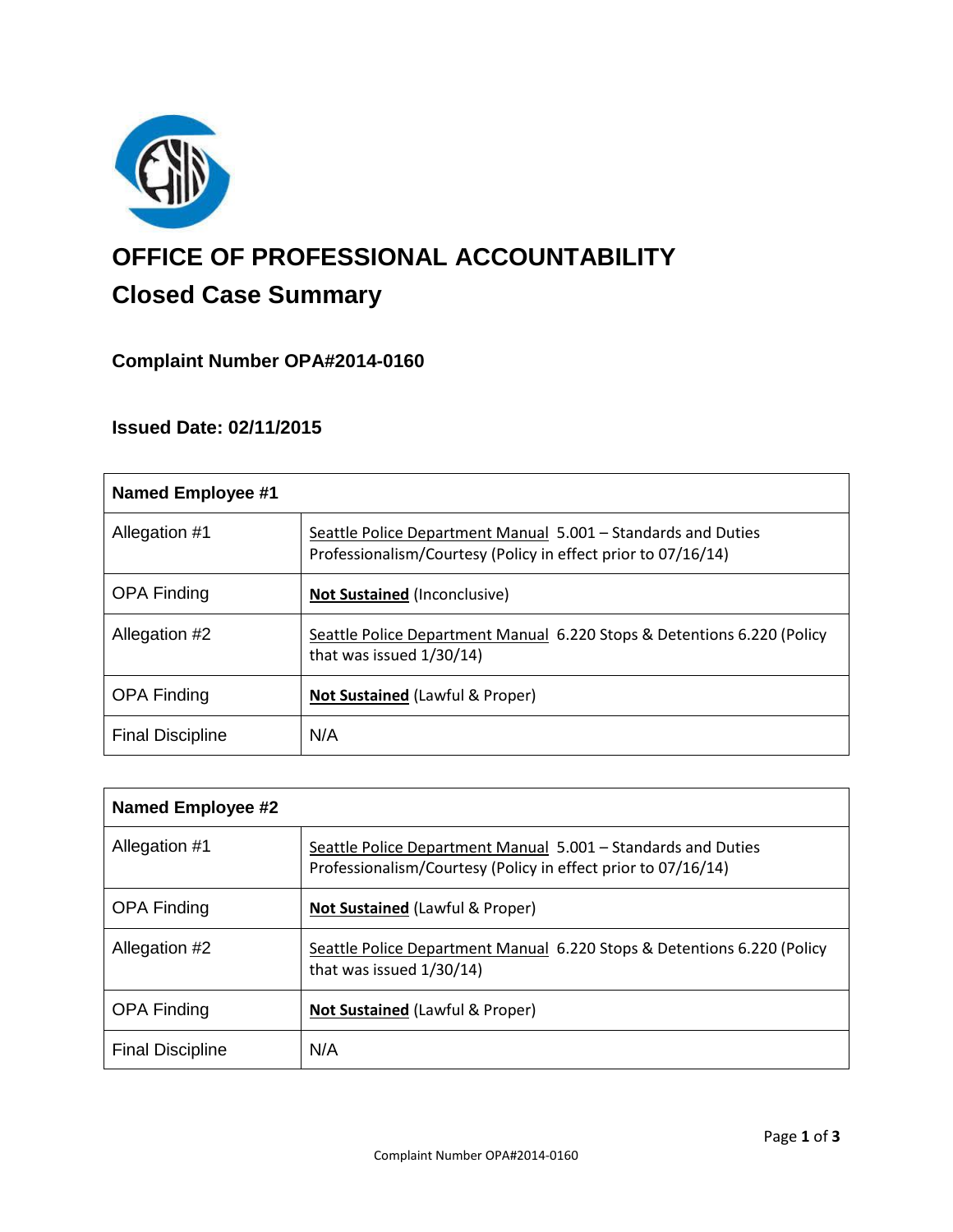## **INCIDENT SYNOPSIS**

On July 5, 2013, uniformed SPD employees were working patrol in the Alki Beach area. A skateboarder, the subject, and a bicyclist rode past the SPD employees and threw what was believed to be a firecracker. One officer got into her patrol vehicle to catch up with the subject and detain him. The subject dropped a bag containing what was believed to be more firecrackers. The subject asserted that they were not firecrackers, but "Super Snappers" that popped upon impact with a surface. A discussion ensued about the legality of the "Super Snappers." Another SPD employee assisted and asked the subject for permission to search the subject's bag, permission was given. The "Super Snappers" were taken into custody and the subject was released and was informed that his mother would be contacted. Following this, named employee #1 contacted the subject's mother and had a conversation with her.

## **COMPLAINT**

On May 28, 2014, the complainant stated that her son had been stopped for no lawful purpose, patted down and searched for fireworks. The complainant stated that named employee #1 did contact her to meet with her. The complainant alleged that named employee #1 was "in her face" continuously using the term "assaulted" when referencing her son throwing the fireworks. The complainant felt that named employee #1 was too aggressive, unprofessional and "trying to prove something".

#### **INVESTIGATION**

The OPA investigation included the following actions:

- 1. Conversation with the complainant
- 2. Review of the In-Car Video
- 3. Interviews of the named employees

#### **ANALYSIS AND CONCLUSION**

The subject admitted throwing the "Super Snappers" at named employee #1, as well as, down the street while riding his skateboard. The subject had the "Super Snappers" in his possession when he was detained by the named employees. The In-Car Video supports the conclusion that both named employees were professional and courteous to the subject throughout their contact with him. The named employees had reasonable suspicion to believe that a crime may have occurred (assault), which gave them the authority to detain the subject for a reasonable length of time.